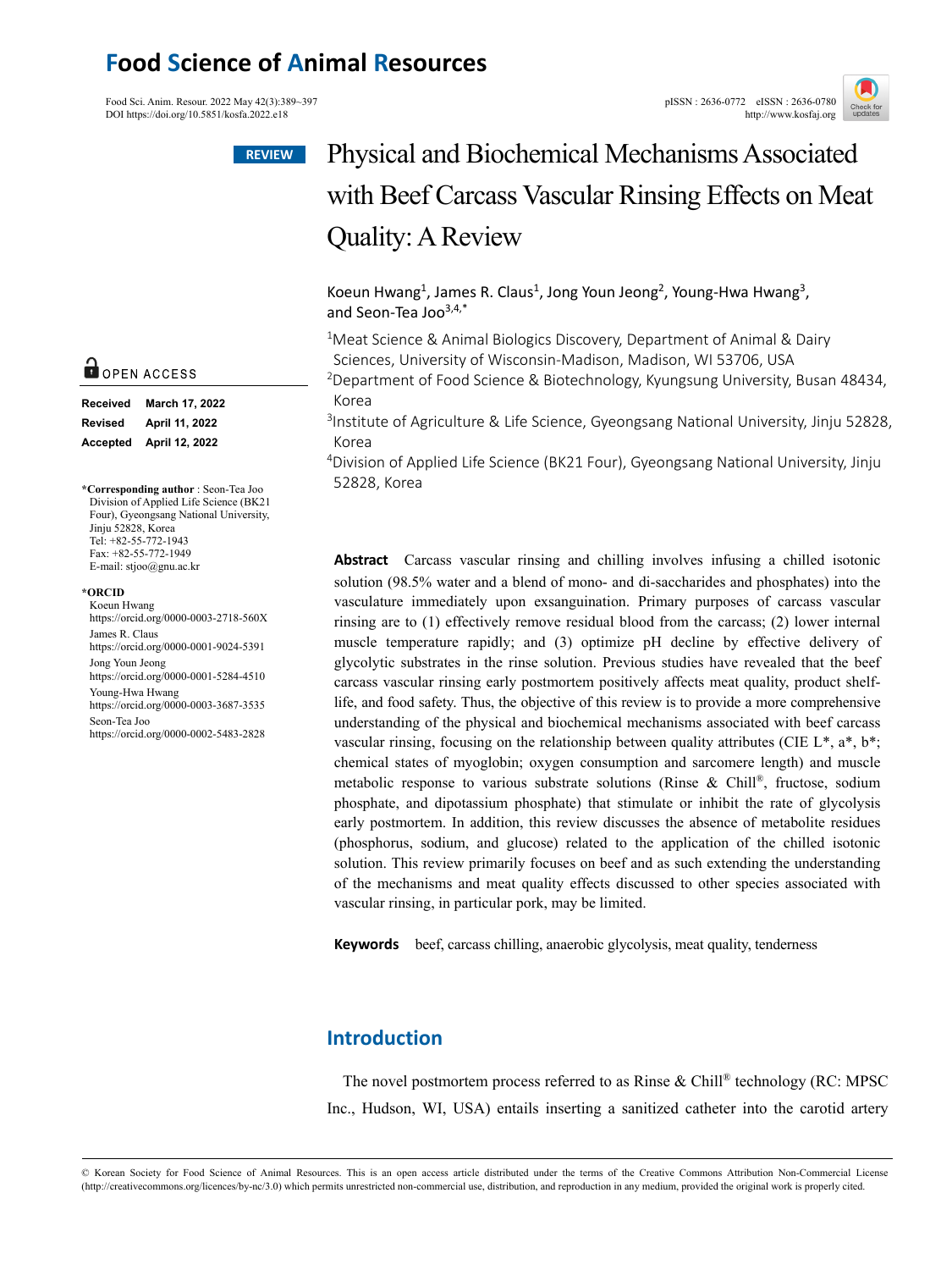of an animal immediately upon exsanguination, and a chilled isotonic solution is then infused into the vasculature at a rate up to 10% of the carcass weight. The RC solution pushes the blood out of the carcass through the venous vasculature (jugular veins) and also continues to drain from the carcass similar to normal bleeding (Kethavath et al., 2022; Mickelson and Claus, 2020). In detail, on the kill floor, each carcass is weighed by an automated process control system and the amount of rinse solution needed is calculated. This process requires typically approximately 4 min or less per beef carcass, and the catheter is then removed. The suspended carcass passes through the normal slaughter procedure along connecting rails.

The RC solution is primarily composed of water (98.5%) with a blend of dextrose, maltose, and sodium phosphates. All of the ingredients in the RC solution are approved by the U.S. Food & Drug Administration and are internationally GRASlisted, common food-grade ingredients. The solution is designed based on the hypothesis: Dextrose (glucose) is the normal substrate in muscle used in muscle metabolism to produce energy. Maltose is simply a disaccharide composed of two glucose units which the muscle utilizes to provide additional glucose for metabolism. Phosphates stimulate energy metabolism and are naturally present in the muscle. Phosphatases also present in the muscle rapidly hydrolyze the phosphates as part of normal muscle metabolism (Kılıç et al., 2020; Sickler et al., 2013). Thus, these substrates are used to enhance the glycolytic metabolism of the muscle (Hunt et al., 2003; Yancey et al., 2001). These substates leave no detectable residues in beef (Hwang et al., 2020) since the muscle is physiologically active at the time of vascular rinsing early postmortem.

Recently, a number of studies have been investigated (Da Cunha Moreira et al., 2018; Hwang et al., 2020; Kethavath et al., 2020; Kethavath et al., 2022) to address the physical and biochemical properties related to carcass vascular rinsing effects on beef meat quality. Therefore, this review is to provide a review of the potential physical and biochemical mechanisms associated with beef carcass vascular rinsing that impact color stability, oxygen consumption, sarcomere length, metabolite residues, and muscle contractile responses.

## **Effects of Beef Carcass Vascular Rinsing on Meat Quality**

#### **Color stability**

Previously published studies have found that the carcass vascular rinsing has a beneficial effect on meat color stability (Fowler et al., 2017; Hunt et al., 2003; Kethavath et al., 2021; Kethavath et al., 2022; Mickelson and Claus, 2020). Common results were more red (higher CIE a\* and deoxymyoglobin, lower metmyoglobin) and lighter (higher CIE L\*) of the meat color in the *triceps brachii* (shoulder), *longissimus lumborum* (loin), and *semimembranosus* (ham) from a variety of animal species (beef, bison, pork, and lamb). In a study by Da Cunha Moreira et al. (2018), they observed RC lean ground beef resulted in greater redness (CIE a\*: 15.75 vs. 13.06; p<0.05), higher deoxymyoglobin (DMb: 1.29 vs. 1.12; p<0.05), and lower metmyoglobin (MMb: 0.94 vs. 1.11; p<0.05) on 7 d display than the beef samples from the non-rinsed carcasses (Table 1). RC appeared lighter and more yellow on 1 d display, but no other differences were seen on day 4 and 7 between the control (CN) and RC. Associated with the increase in lightness, Farouk and Price (1994) suggested that the higher yellowness (CIE b\*) determined might be responsible for the increased lightness, as a result of the greater light scattering. Erazo-Castrejón et al. (2019) found that the RC removed 40% more residual blood from the pork muscle compared to the conventional chilled carcasses. RC had lower hemoglobin (Hb: 13.6% vs. 19.1%) and higher myoglobin (Mb: 86.4% vs. 80.9%) than the CN when the percentages of Mb and Hb by weight (relative to each other) were calculated. Thus, the additional blood removal from the carcass might have contributed to the lighter colored meat.

Myoglobin oxidation is one of the major non-microbial factors which result from lipid oxidation and induce quality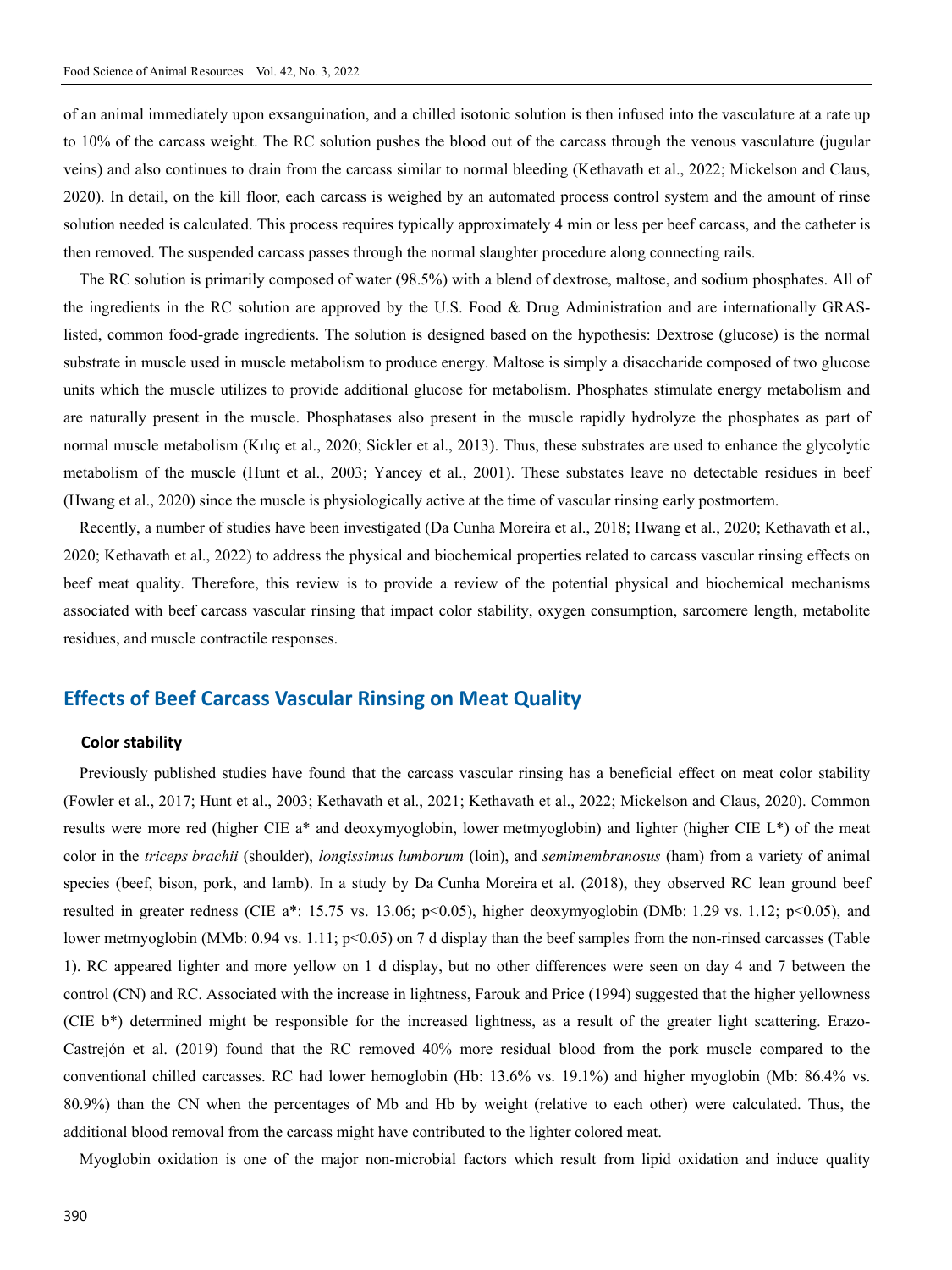|           | Day                |                      |                    | Day                  |                        |                    | Day                |                     |                     |
|-----------|--------------------|----------------------|--------------------|----------------------|------------------------|--------------------|--------------------|---------------------|---------------------|
| Treatment |                    | $\overline{4}$       | $\overline{7}$     |                      | $\overline{4}$         | 7                  |                    | $\overline{4}$      |                     |
|           |                    | Redness (CIE $a^*$ ) |                    |                      | Lightness (CIE $L^*$ ) |                    |                    | Yellowness (CIE b*) |                     |
| <b>CN</b> | $20.01^{\rm a}$    | $15.85^{b}$          | 13.06 <sup>c</sup> | $44.88^{abc}$        | $44.35^{bc}$           | $43.85^{\circ}$    | $9.90^{ab}$        | 8.70 <sup>bc</sup>  | 7.94 <sup>c</sup>   |
| RC        | $21.65^{\rm a}$    | 17.05 <sup>b</sup>   | 15.75 <sup>b</sup> | 46.67 <sup>a</sup>   | $45.69^{ab}$           | $43.43^{\circ}$    | $10.84^{\rm a}$    | $9.56^{ab}$         | 7.46 <sup>c</sup>   |
|           | Oxymyoglobin (OMb) |                      |                    | Deoxymyoglobin (DMb) |                        | Metmyoglobin (MMb) |                    |                     |                     |
| <b>CN</b> | 2.18 <sup>a</sup>  | $1.95^{b}$           | 1.76 <sup>c</sup>  | 1.06 <sup>b</sup>    | 1.06 <sup>b</sup>      | 1.12 <sup>b</sup>  | 0.87 <sup>cd</sup> | 0.98 <sup>b</sup>   | 1.11 <sup>a</sup>   |
| RC        | 2.29 <sup>a</sup>  | 1.96 <sup>b</sup>    | 1.82 <sup>c</sup>  | 1.06 <sup>b</sup>    | 1.06 <sup>b</sup>      | .29 <sup>a</sup>   | 0.84 <sup>d</sup>  | 0.97 <sup>bc</sup>  | 0.94 <sup>bcd</sup> |

**Table 1. Effects of carcass vascular rinsing1) on color parameters (CIE L\*, a\*, b\*, and chemical state of myoglobin2)) under continuous lighting display conditions on ground beef loin** 

Data from Da Cunha Moreira et al. (2018).<br><sup>1)</sup> Carcass chilling treatment: CN, not vascularly rinsed; RC, Rinse & Chill®.

<sup>2)</sup> Percentage reflectance (%R): OMb, %R 610 nm/ %R 525 nm; DMb, %R 474 nm/ %R 525 nm; MMb, %R 572 nm/ %R 525nm. Larger values mean more of that chemical state.<br>a–d Means within a dependent variable with unlike superscript letters are different (p<0.05).

deterioration in muscle foods. RC tended to slow down the myoglobin oxidation process with the greater DMb and lower MMb compared to CN during the display periods (Table 1). These results could be related to sodium phosphates in the RC solution that act as antioxidants and inhibit lipid oxidation by chelating metal ions (Fe<sup>2+</sup>, Cu<sup>2+</sup>, etc.). Wu et al. (2022) reported that the reduced Mb forms (DMb) have lower pro-oxidant ability in muscle foods when compared to their oxidized form (MMb). In addition, Hb and Mb are the most abundant heme proteins and contribute to accelerating lipid oxidation in postmortem muscles. With more blood being removed by RC, besides the additional amount of hemoglobin that is reduced in the vasculature, RC would also remove non-heme iron. Non-heme iron has the potential to cause oxidation of lipid and myoglobin. This is also closely associated with the flavor which is negatively affected by the hemoglobin and non-heme iron. Yancey et al. (2001) reported that steaks (*semitendinosus*) from the RC beef carcasses had a lower cardboard flavor (rancidity) compared to the non-rinsed samples. A greater beef flavor was identified in cooked ground beef from the RC cattle than the non-rinsed carcasses. Thus, the enhanced blood removal and sodium phosphates likely contributed to the meat redness, an extension in meat color stability, and the sensory quality.

#### **Oxygen consumption**

Oxygen consumption represents the ability of postmortem muscle to consume oxygen. In postmortem muscle, there is competition for oxygen among mitochondria, oxygen-consuming enzymes, myoglobin, microorganisms, and lipid and protein oxidation (Ramanathan and Mancini, 2018). In particular, the competition between myoglobin and mitochondria is the key factor that influences the formation of bright cherry red color (oxymyoglobin). If mitochondrial activity outcompetes myoglobin for oxygen, this will result in a darker, deoxygenated meat color (predominant DMb) due to limited oxygen supply to myoglobin (Mancini et al., 2009). In addition, if the oxygen level in the meat is very low, this promotes MMb formation.

RC ground beef tended to have a greater oxygen consumption as the amount of residual oxygen was lower than CN, but no difference was observed in the ground loin (Kethavath et al., 2020; Table 2). However, Kethavath et al. (2021) found that RC had greater oxygen consumption (RC 4.56% vs. CN 5.18%  $O_2$ ; p<0.05) immediately after removing the PVC film and vacuum packaging of the ground pork shoulder. Other studies that just compared muscles (non-rinsed muscles) described that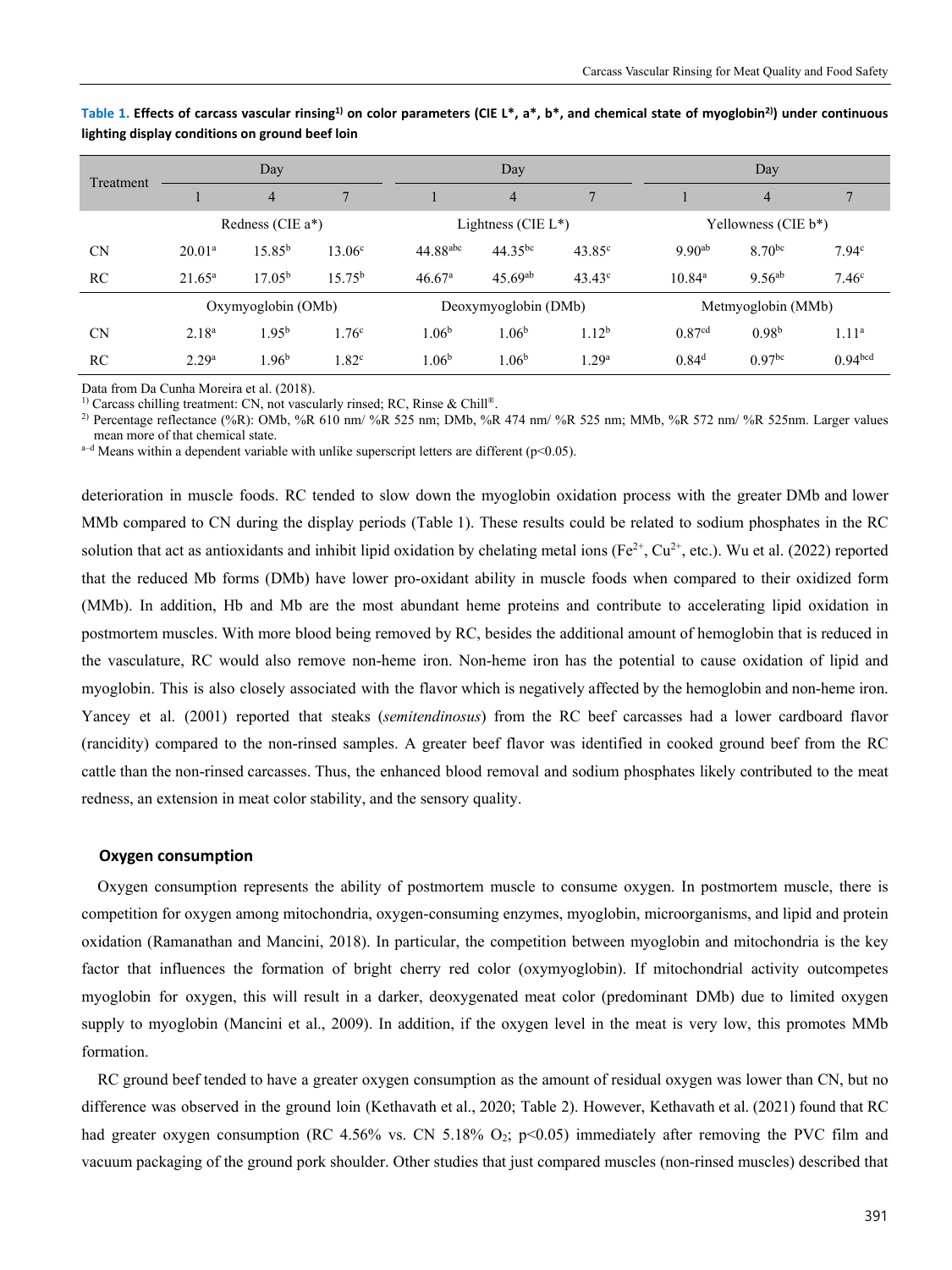| Treatment | Oxygen consumption $(\%)$ | Sarcomere length $(\mu m)$ |
|-----------|---------------------------|----------------------------|
| <b>CN</b> | 2.58 <sup>a</sup>         | $1.42^{\rm a}$             |
| RC        | $2.45^{\rm a}$            | 1.80 <sup>b</sup>          |

| Table 2. Effects of carcass vascular rinsing $^{1)}$ on oxygen consumption and sarcomere length on beef loin |  |  |
|--------------------------------------------------------------------------------------------------------------|--|--|
|--------------------------------------------------------------------------------------------------------------|--|--|

Oxygen consumption on ground beef loin from Kethavath et al. (2020); sarcomere length on beef loin muscle from Kethavath et al. (2022).

<sup>1)</sup> Carcass chilling treatment: CN, not vascularly rinsed; RC, Rinse & Chill®.  $a,b$  Means within a dependent variable with unlike superscript letters are different (p<0.05).

the psoas muscle had greater oxygen consumption than the *longissimus* muscle, suggesting that this muscle predominantly consisted of red fibers, and accordingly greater oxidative metabolism was than the *longissimus* (Ke et al., 2017; Mohan et al., 2010). In another study (Ramanathan and Mancini, 2018), greater oxygen consumption can contribute to enhanced color stability. This likely involves mitochondrial production of NADH and other reducing equivalents related to maintaining myoglobin in ferrous form that is associated with the formation of deoxymyoglobin and oxymyoglobin.

RC promptly removes more oxygen from oxygen-carrying hemoglobin by the enhanced blood removal that stimulates the rate of postmortem anaerobic glycolysis. Perhaps this shift from aerobic metabolism to anaerobic metabolism facilitates preserving mitochondria activity reflected in the greater oxygen consumption in the RC muscles. The aerobic metabolism through the TCA cycle induces production of more NADH that helps maintain the heme iron in the ferrous state (Kethavath et al., 2020). With greater oxygen consumption and generation of NADH would facilitate formation of deoxymyoglobin which is a more stable oxidative state than oxymyoglobin. Therefore, RC has the potential to positively affect color development and color stability (limit oxidation) in beef that is anaerobically packaged.

#### **Sarcomere length**

When muscles enter rigor mortis, sarcomere shortening can occur, depending on chilling conditions (e.g., rate, temperature), carcass suspension methods, and glycolytic metabolism within the muscle fibers that will have effects on postmortem energy metabolism, pH development, and proteolytic activity (Warner et al., 2014). It is well established that when a carcass temperature declines below 10℃ early postmortem while the pH is still above 6 and the presence of adenosine 5' triphosphate (ATP), the muscle can shorten, caused by excessive release of calcium ions from the sarcoplasmic reticulum (Davey et al., 1976; Tornberg, 1996). In contrast, a rapid drop in pH while a carcass temperature is still warm (35℃–42℃) can lead to negative effects on color (pigment denaturation) and reduction in water holding capacity due to the less physical space for water to bind to the contractile proteins of actin and myosin (Hopkins et al., 2014; Mickelson and Claus, 2020; Warner et al., 2021).

Kethavath et al. (2022) conducted research with beef loins and determined the sarcomere length, wherein sarcomeres in the beef loin of RC were approximately 27% longer (Table 2) than in the CN. They noted that electrical stimulation was not applied to the CN or RC carcasses to accelerate rigor mortis and help avoid cold shortening. In the absence of electrical stimulation and since the muscles were excised from the carcass at 24 h postmortem, perhaps rigor was not yet completed, and the muscles were capable of continuing to shorten. In contrast to the control, Kethavath et al. (2022) found that RC accelerated the rate of anaerobic glycolysis and the pH declined before conditions known to cause cold-induced occurred. In RC the pH was below 6 when the temperature reached approximately 10℃–15℃ (>12 h postmortem) whereas in the control the pH was 6.3. This finding confirms those by Devine and Gilbe (2014) who suggested that the ideal temperature for meat to prevent cold shortening is approximately 15℃ at rigor mortis (>12 h postmortem without stimulation).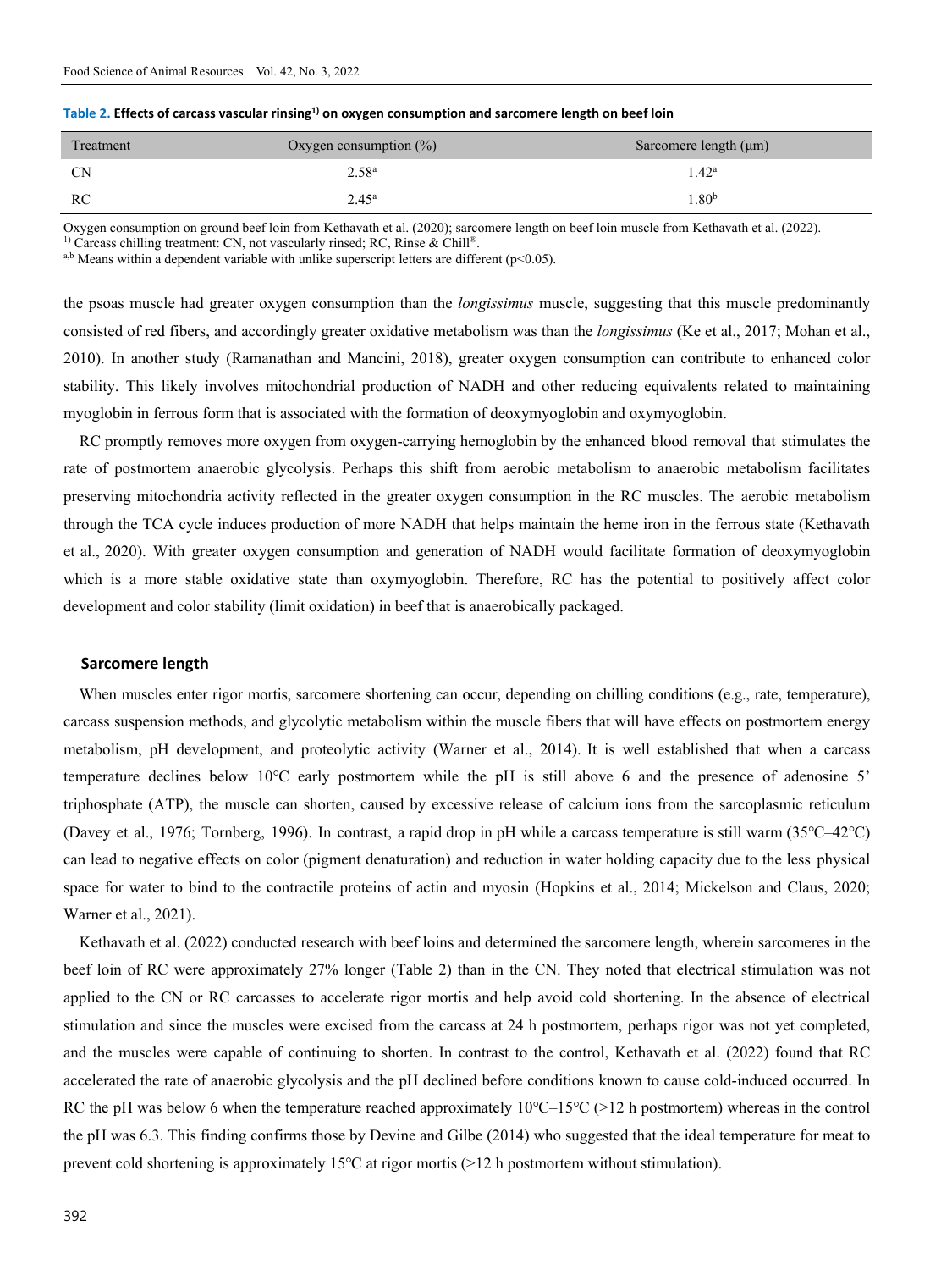A potential alternative hypothesis maybe related to RC stimulating early release of calcium from the sarcoplasmic reticulum and limiting the ability of this membrane system to adequately resequester calcium (Mickelson and Claus, 2020). When carcasses are vascularly rinsed, the appendages typically extend and stiffen. This physical change may be related to the released calcium or perhaps the physical effect of the pressure of the rinse solution during the application. After the vascular rinsing terminates the appendages mostly returned to their pre-rinsed anatomical position. Once the muscle has limited ATP, the sarcoplasmic reticulum would not be able to resequester the calcium and the muscle would be locked into rigor thereby the muscle would be unaffected by temperatures below 10℃. Another aspect of RC is that the early release of calcium could encourage more desirable conditions for calpain activity and affect the contractile mechanism. Calpains are known to increase in activity when calcium is available and cause tenderization. Several studies related to the beef carcass vascular rinsing have shown improvement in tenderness, wherein tenderness was improved by 20% in cow striploin steaks (Hite et al., 2019), 24% in bison steaks (Mickelson and Claus, 2020), 56% in steaks from light dairy cows, and 58% in steaks from lean dairy cows (Kethavath et al., 2022). Thus, the chilled isotonic RC solution appears to counterbalance potential unfavorable changes related to a more rapid pH decline, as evidenced by greater sarcomere length in the beef loin. In addition, despite the more rapid pH decline in the carcass, use of the chilled RC solution and its effect on efficiently removing heat out of the carcass helps protect the meat pigments from being denatured and improves the red color stability.

#### **Muscle contraction**

Contractile system of the muscle can be stimulated depending on the release of calcium. Generally, muscle contractions are accelerated as postmortem metabolism proceeds under anaerobic conditions. As a result, lactate and hydrogen ions which are the end products of anaerobic glycolysis are accumulated in the muscle (Matarneh et al., 2017). The muscle pH normally lowers from approximately 7.2 in living muscle to an ultimate pH between 5.5 and 5.7. The rate and extent of postmortem metabolism is a critical factor affecting protein functionality and meat quality attributes such as color, texture, flavor, water holding capacity, and shelf-life (Hopkins et al., 2014; Warner et al., 2021). However, in spite of its importance, the rate and extent of muscle metabolism and its role during postmortem glycolysis have not been clearly established associated with vascular rinsing effects.

Determination of contractile force responses in pre-rigor muscles were studied to understand if metabolic activity could be modulated by various glycolytic substrates. Recently, a preliminary study was done by Da Cunha Moreira et al. (2019) who determined muscle contractile responses to electrical stimulation from the beef *sternomandibularis* muscles exposed to various substrate solutions (Fig. 1). It was demonstrated that the contraction force decreased as time increased. Faster declines in contraction force were observed using the standard Rinse & Chill® solution as well as fructose, whereas the forces were maintained longer and decreased slowly with the use of dipotassium phosphate and sodium phosphate. Regarding the faster decline in force, this is likely due to the increased rate of postmortem glycolysis. The accelerated release of calcium then contributes to a rapid muscle contraction and an increase in the rate of muscle metabolism and the rate of pH decline (Huff-Lonergan and Lonergan, 2005). Besides, the cold temperature of the solution likely affects the ability of the terminal cisternae of the sarcoplasmic reticulum to store calcium when carcasses are vascularly rinsed. Matarneh et al. (2017) stated that at lower temperatures, the sarcoplasmic reticulum actively pumps calcium ions out of the sarcoplasm while calcium sequestering is impaired, thereby promoting the cytosolic concentration of calcium. Thus, this result confims RC leads to early release of calcium ions from the sarcoplasmic reticulum, having a direct effect on activation of the muscle shortening (Devine et al., 2014).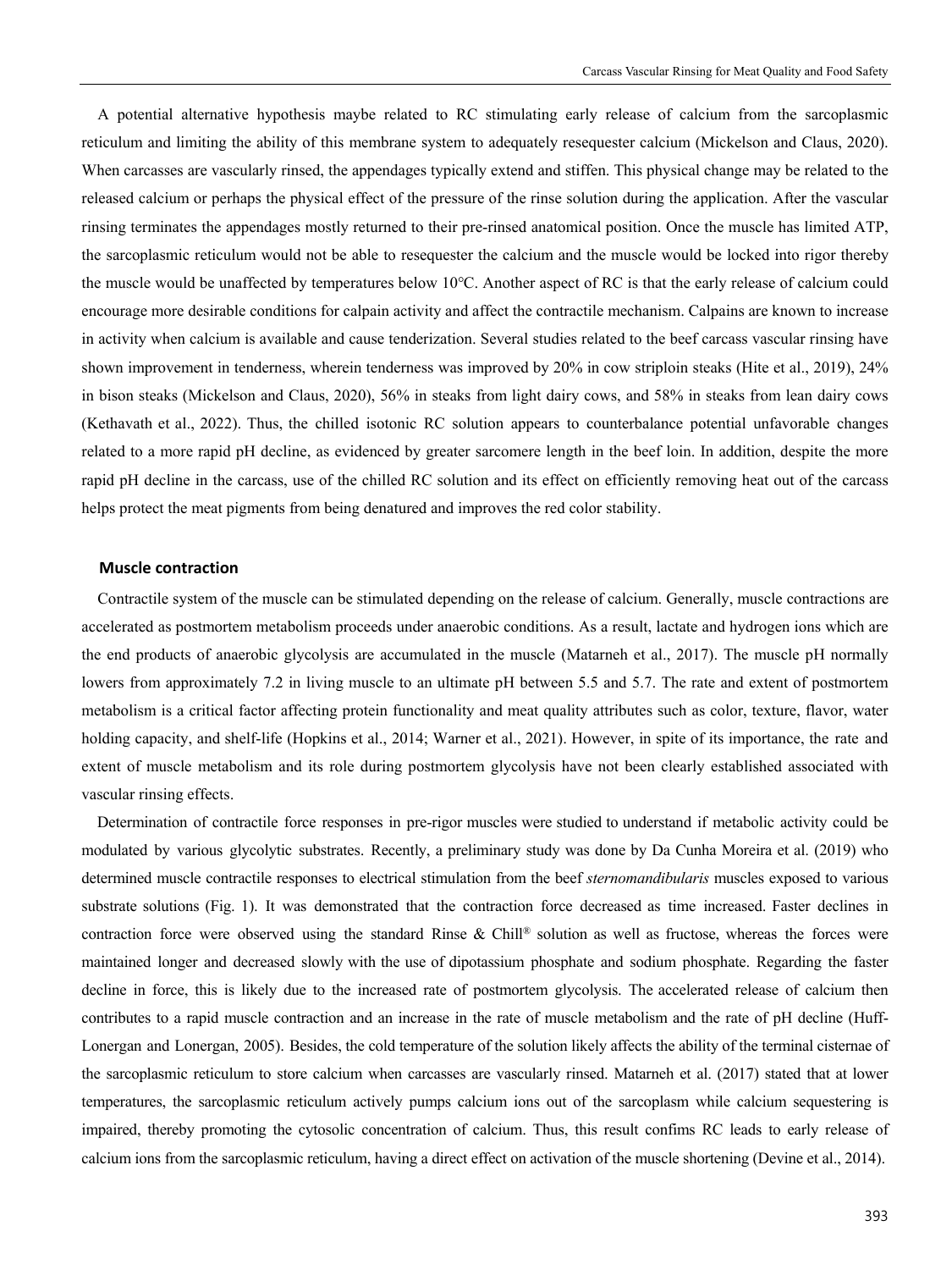

**Fig. 1. Contractile properties of myofiber muscle exposed to four different solutions.** Adapted from Da Cunha Moreira et al. (2019) with CC-BY-NC-ND. RC, Rinse & Chill®; FRUC, fructose; SP, sodium phosphate; DP, dipotassium phosphate.

#### **Metabolite residues**

A study has revealed that chilling method did not impact  $(p>0.05)$  metabolite residues (phosphorus, sodium, and glucose; Table 3) in the ground beef loin (Hwang et al., 2020). They also reported that their results were similar to numerous studies (Czerwonka and Szterk, 2015; Flowers et al., 2018; Garmyn et al., 2011; Mateescu et al., 2013), wherein phosphorus and sodium were naturally found in loin muscles from conventionally chilled beef carcasses. In detail, the results of phosphorus were: CN=1,667 μg/g; RC=1,661 μg/g. The concentrations of phosphorus naturally found in beef were 1,727 μg/g in steer, 1,945 μg/g in cow, 2,167 μg/g in bull, and 2,022 μg/g in cattle, respectively. The sodium content was 711 μg/g in CN and 655  $\mu$ g/g for RC. The levels of sodium naturally present in beef were 352  $\mu$ g/g in steer, 530  $\mu$ g/g in cow, 510  $\mu$ g/g in cattle, and 533 μg/g in bull, respectively. The glucose contents (CN 6.81 μmol/g vs. RC 7.49 μmol/g) were very similar to those reported by Rhoades et al. (2005) in the beef *M*. *sternocephalicus* pars mandibularis which contained 6.54 µmol/g. Antonelo et al. (2020) found that the glucose was 4.11  $\mu$ mol/g in the beef loin. Falowo (2021) noted that there are large variations in mineral content of muscle foods which are mainly affected by pre-mortem (nutrition, species, breed, sex, age at slaughter, muscle types, etc.) and post-mortem (processing methods, methods for the determination of minerals) factors.

Although the RC solution used to rinse out the blood from the vasculature contains some substrates. At the time of early postmortem and vascular rinsing, pre-rigor muscle is still physiologically active. These substrates are metabolized by the muscle, leaving no detectable residues compared to meat from non-rinsed carcasses. The carcasses are vascularly rinsed at no

| Table 3. Effects of carcass vascular rinsing <sup>1)</sup> on residual phosphorus, sodium and glucose contents on ground beef loin |  |  |
|------------------------------------------------------------------------------------------------------------------------------------|--|--|
|------------------------------------------------------------------------------------------------------------------------------------|--|--|

| Treatment | Phosphorus $(\mu g/g)$ | Sodium $(\mu g/g)$  | Glucose $(\mu mol/g)$ |
|-----------|------------------------|---------------------|-----------------------|
| <b>CN</b> | 1,666.91ª              | 710.77 <sup>a</sup> | 6.81 <sup>a</sup>     |
| RC        | $1,661.46^{\rm a}$     | 654.58 <sup>a</sup> | 7.49 <sup>a</sup>     |
| <b>SE</b> | 77.74                  | 30.33               | 0.47                  |

Data from Hwang et al. (2020).

<sup>1)</sup> Carcass chilling treatment: CN, not vascularly rinsed; RC, Rinse & Chill®; SE, standard error.

<sup>a</sup> Means within a column are not different ( $p > 0.05$ ).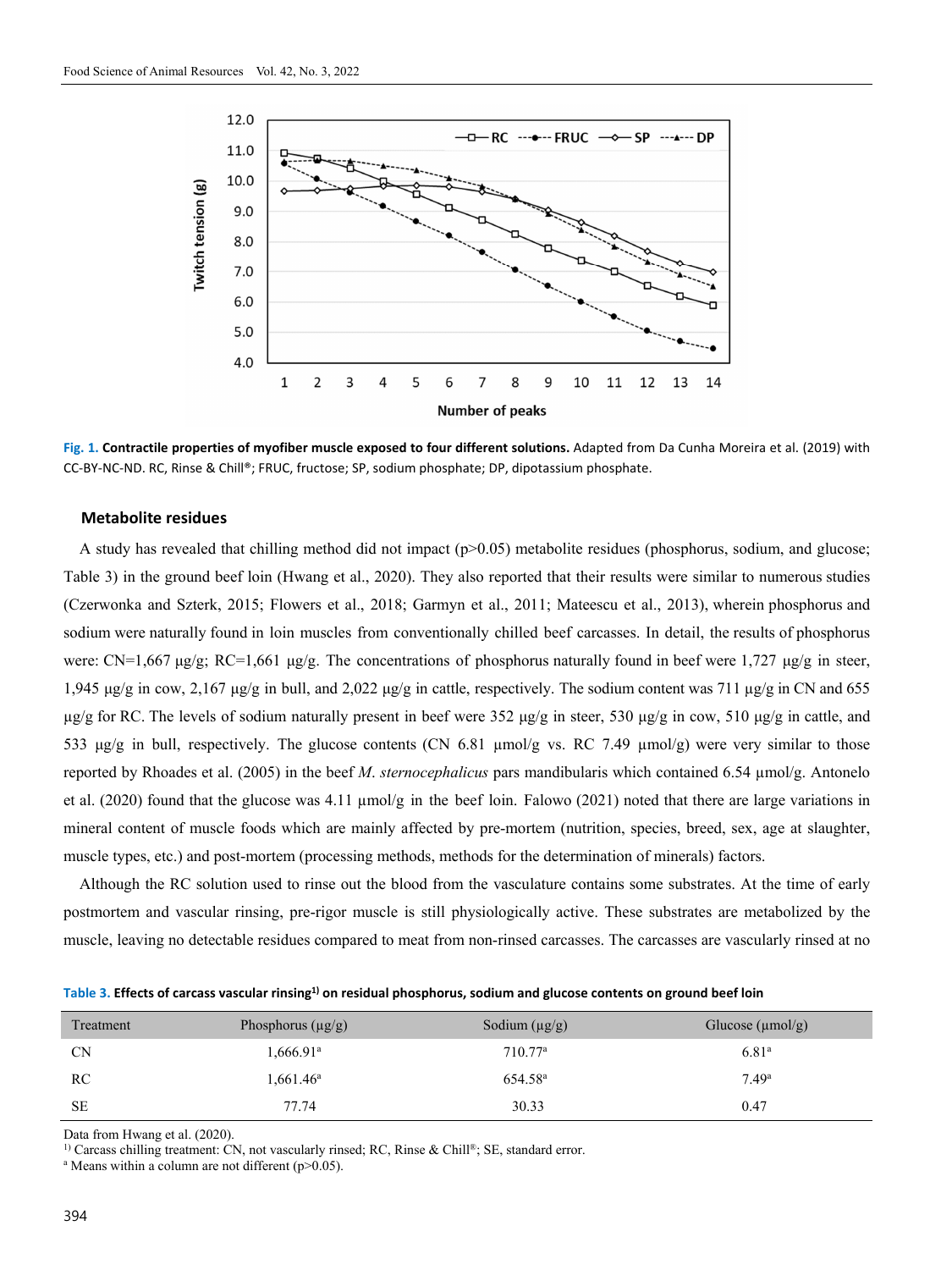more than 10% of the carcass weight with a cold isotonic solution, and the solution is allowed to freely drain. Therefore, these findings confirmed that after postmortem storage, no differences in glucose and phosphorus residuals between the nonrinsed beef and the RC beef exist. Based on the inherent amount in sodium naturally found in beef, and the rinse solution is allowed to drain, the minor contribution associated with the phosphates does not result in a difference in the sodium content of the beef.

## **Conclusion**

The primary focus of this review was on beef associated with vascularly rinsing carcasses. This review has provided a more comprehensive understanding of the potential biochemical mechanisms on how vascularly rinsing, Rinse & Chill®, modulates glycolytic activity and its effects on various meat quality outcomes. Results based on early published research combined with the recent studies revealed that Rinse & Chill® has the ability to stimulate the rate of glycolysis early postmortem that facilitates the decline in pH. Beef carcasses vascularly rinsed have improved color stability and tenderness, and leave no detectable rinse solution saccharides or phosphate residues in the meat. Future research that explores an understanding of the effects of this process on sarcoplasmic reticulum functionality would be beneficial as well as a deeper understanding of how the impact on mitochondrial activity. In addition, an understanding of the effects of differences in the glycolytic status among different beef animals at the time of harvest would contribute to the understanding of the process that could lead to further optimization of desired meat quality outcomes.

## **Conflicts of Interest**

The authors declare no potential conflicts of interest.

## **Author Contributions**

Conceptualization: Claus JR, Joo ST. Data curation: Hwang K, Hwang YH, Joo ST. Formal analysis: Hwang K, Jeong JY. Methodology: Claus JR. Software: Hwang K, Jeong JY. Validation: Claus JR. Investigation: Hwang K, Jeong JY, Hwang YH. Writing - original draft: Hwang K. Writing - review & editing: Hwang K, Claus JR, Jeong JY, Hwang YH, Joo ST.

## **Ethics Approval**

This article does not require IRB/IACUC approval because there are no human and animal participants.

## **References**

- Antonelo D, Gómez JF, Cónsolo NR, Beline M, Colnago LA, Schilling W, Zhang X, Suman SP, Gerrard DE, Bailiero JCC, Silva SL, 2020. Metabolites and metabolic pathways correlated with beef tenderness. Meat Muscle Biol 19:1-9.
- Czerwonka M, Szterk A. 2015. The effect of meat cuts and thermal processing on selected mineral concentration in beef from Holstein–Friesian bulls. Meat Sci 105:75-80.

Da Cunha Moreira L, Connolly C, Claus JR. 2018. Vascular rinse and chill effects on meat quality and shelf life of cull cows.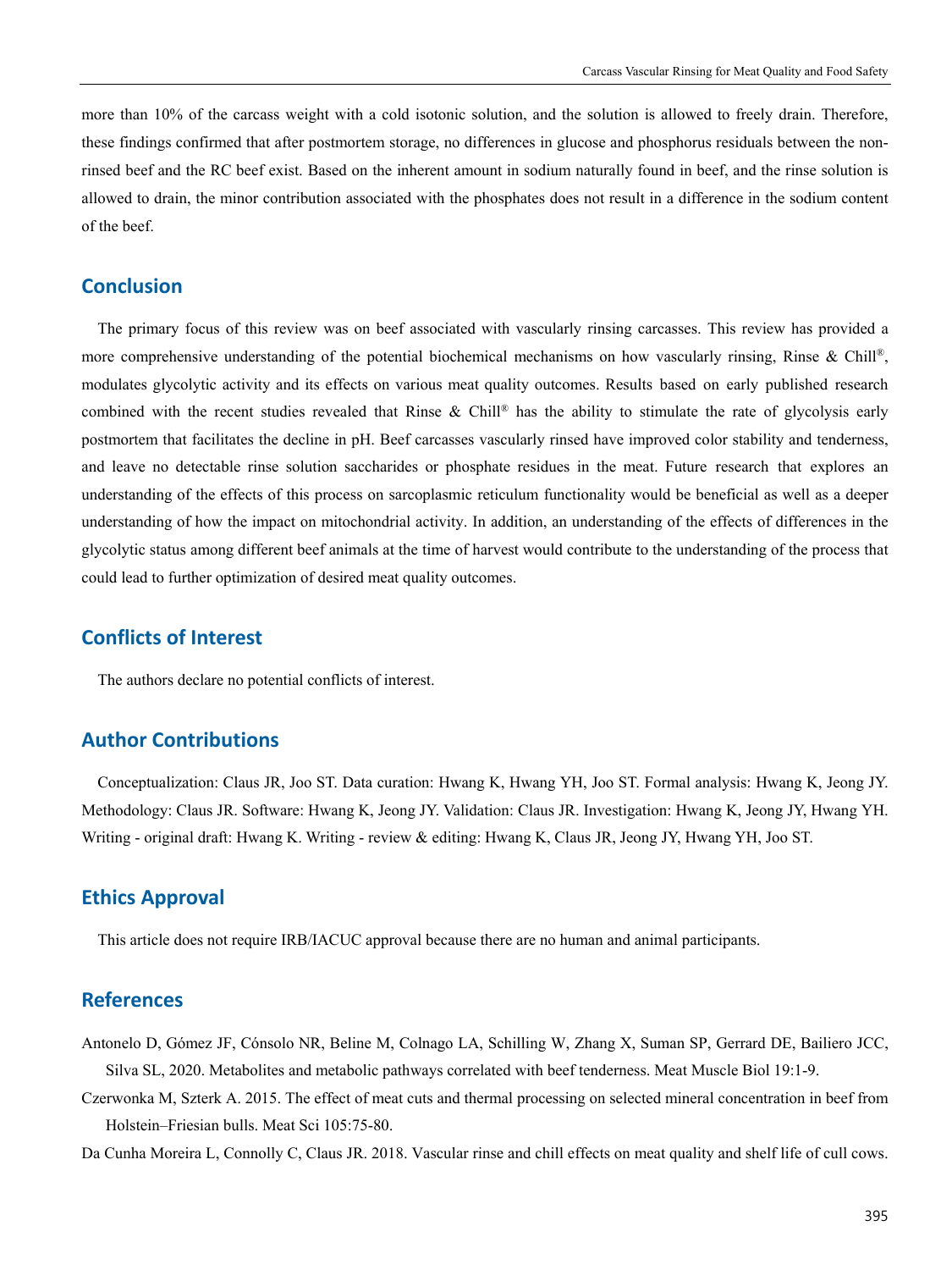Meat Muscle Biol 2:105.

- Da Cunha Moreira L, Hwang KE, Mickelson MA, Campbell RE, Claus JR. 2019. Vascular rinsing and chilling carcasses: Effects on quality attributes and metabolic changes in beef. Meat Muscle Biol 3:165.
- Davey CL, Gilbert KV, Carse WA. 1976. Carcass electrical stimulation to prevent cold shortening toughness in beef. N Z J Agric Res 19:13-18.
- Devine CE, Gilber KV. 2014. Slaughter-line operation | sheep and goats. In Encyclopedia of meat sciences. 2<sup>nd</sup> ed. Devine C, Dikeman M (ed). Elsevier, Oxford, UK. pp. 309-314.
- Devine CE, Hopkins DL, Hwang IH, Ferguson DM, Richards I. 2014. Electrical stimulation. In Encyclopedia of meat sciences. 2<sup>nd</sup> ed. Devine C, Dikeman M (ed). Elsevier, Oxford, UK. pp 486-495.
- Erazo-Castrejón SV, Zhang W, Mickelson MA, Claus JR, Yin J, Richards MP. 2019. Quantification of hemoglobin and myoglobin in pork muscle: Effect of rinse & chill technology on blood removal. Meat Muscle Biol 1:110.
- Falowo AB. 2021. A comprehensive review of nutritional benefits of minerals in meat and meat products. Sci Lett 9:55-64.
- Farouk MM, Price JF. 1994. The effect of post-exsanguination infusion on the composition, exudation, color and post-mortem metabolic changes in lamb. Meat Sci 38:477-496.
- Flowers S, Hamblen H, Leal-Gutiérrez JD, Elzo MA, Johnson DD, Mateescu RG. 2018. Fatty acid profile, mineral content, and palatability of beef from a multibreed Angus–Brahman population. J Anim Sci 96:4264-4275.
- Fowler SM, Claus JM, Hopkins DL. 2017. The effect of applying a rinse and chill procedure to lamb carcasses immediately post-death on meat quality? Meat Sci 134:124-127.
- Garmyn AJ, Hilton GG, Mateescu RG, Morgan JB, Reecy JM, Tait RG Jr, Beitz DC, Duan Q, Schoonmaker JP, Mayes MS, Drewnoski ME, Liu Q, VanOverbeke DL. 2011. Estimation of relationships between mineral concentration and fatty acid composition of *longissimus* muscle and beef palatability traits. J Anim Sci 89:2849-2858.
- Hite LM, Grubbs JK, Blair AD, Underwood KR. 2019. Influence of post-harvest circulatory rinse on tenderness and objective color of cow striploin steaks. Meat Muscle Biol 3:157-160.
- Hopkins DL, Ponnampalam EN, van de Ven RJ, Warner RD. 2014. The effect of pH decline rate on the meat and eating quality of beef carcasses. Anim Prod Sci 54:407-413.
- Huff-Lonergan E, Lonergan SM. 2005. Mechanisms of water-holding capacity of meat: The role of postmortem biochemical and structural changes. Meat Sci 71:194-204.
- Hunt MC, Schoenbeck JJ, Yancey EJ, Dikeman ME, Loughin TM, Addis PB. 2003. Effects of postexsanguination vascular infusion of carcasses with calcium chloride or a solution of saccharides, sodium chloride, and phosphates on beef displaycolor stability. J Anim Sci 81:669-675.
- Hwang KE, Campbell RE, Claus JR. Rinse & Chill® technology research: Vascular rinsing and chilling carcasses improves meat quality and food safety: A review. 2020. Proceedings of 66<sup>th</sup> International Congresses of Meat Science and Technology (ICoMST) and 73rd Reciprocal Meat Conference (RMC), Orlando, FL, USA.
- Ke Y, Mitacek RM, Abraham A, Mafi GG, VanOverbeke DL, DeSilva U, Ramanathan R. 2017. Effects of muscle-specific oxidative stress on cytochrome *c* release and oxidation–reduction potential properties. J Agric Food Chem 65:7749-7755.
- Kethavath SC, Da Cunha Moreira L, Hwang KE, Mickelson MA, Campbell RE, Chen L, Claus JR. 2022. Vascular rinsing and chilling effects on meat quality attributes from cull dairy cows associated with the two lowest-valued marketing classes. Meat Sci 184:108660.
- Kethavath SC, Hwang KE, Mickelson MA, Campbell RE, Claus JR. 2020. Vascular rinsing and chilling effects on meat